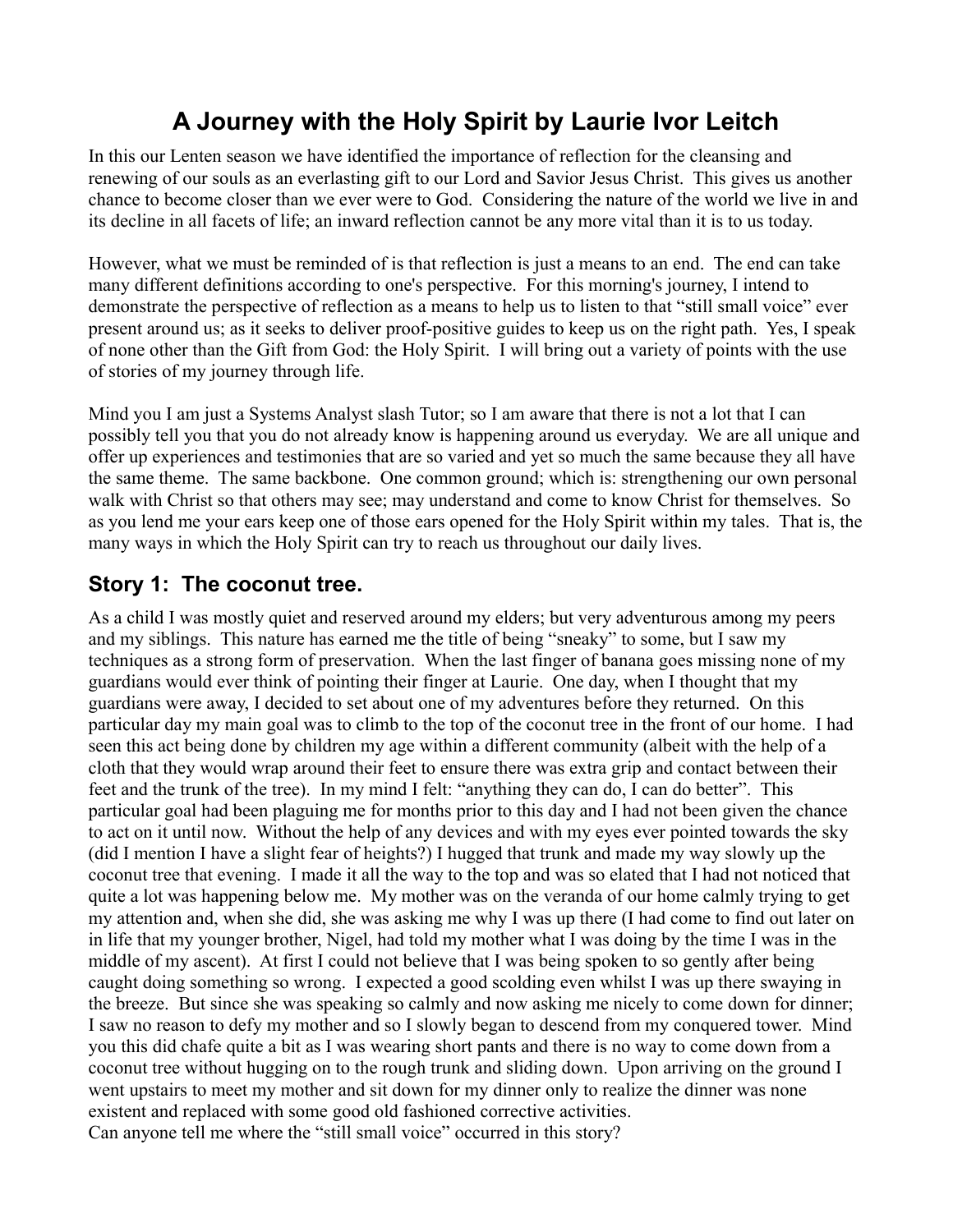Yes it was strong within my mother speaking to me calmly to come out of a dangerous, life-threatening situation. My mother would tell me later on that she was so afraid of my dying that day by falling out of the tree with nothing to break my fall but the harsh earth below. She had choices to make. She could have started screaming at me to come down. She could have started crying because of what may have happened. She could have walked back in the house and chose not to witness what was about to happen. She could have started her corrective activities whilst I was still up there (Lord knows I was expecting that choice). But she chose to talk her son down out of the death trap. Now many of you may just think that it was just good parenting. However I personally believe it was the Holy Spirit helping the family through a tough situation. Besides, isn't being a good parent easier to grasp when one is walking with the Holy Spirit each and every moment?

An even smaller but equally as powerful voice that day came from my younger brother who had chosen to tell mom what was taking place outside in the yard. As a child Nigel could not lie as it related to keeping the secrets of his siblings' activities. I thank God for his character even to this day for things could have ended differently.

## **Story 2: A nudge.**

I was told in my teenage years that I was a very special child. Of course most children are told this. It is nothing new and it is true because we are all special in the eyes of our Lord and Savior Jesus Christ. However, I had the privilege of hearing what made me so special. One reason was because I was able to see snakes long before the snakes saw me and this was a good thing in Guyana which is well known for venomous snakes. I do not remember a lot of my childhood but the good thing about "experiences" is that some of them have the chance of repeating themselves and therefore I was provided the chance to spot some more snakes and scorpions in my teenage and adult years to understand and appreciate what may have been happening to me as a child why I saw them first.

In actuality, it always felt like a "nudge" out of nowhere. It felt as though I was just looking around like everyone else does; but for some strange reason something would tell me to take a closer look at a specific spot I had just glimpsed which seemed normal moments ago. Hollywood would have said it was spidey-senses. I personally felt it was the Holy Spirit alerting me. As a young Guyanese I was always told to report the snakes whenever I saw them and I followed that suggestion to the Tee whenever I got that nudge and was rewarded with the sight of the little slithery things just before they were about to hide themselves somewhere.

Lately I have witnessed that same "nudge" happening in my wife, Evelyn, as we are now faced with the new terror of the Old Harbour scorpions of doom. However, not only am I comforted by the way she always sees them before they can run and hide; I am also confident that the nudger who used to help me out back in Guyana; is the same one moving in her to help her out in her new role. By the way, I have now taken on the role of the scorpion-police as I must be able to get rid of them whenever the spotter sounds the alarm.

#### **Story 3: Being present.**

During my early days at the University of Technology, one of my friends called me telling me that she was feeling a little bit uncomfortable. Upon further inquiry I found out that she was living with a roommate who had a rocky relationship and it was putting a strain on her. She was seeking an ear to listen and someone to calm her as she was tense at the time. However, I found myself going well beyond providing comfort; realizing the volatility of the situation I advised her to take her roommate to the police station and to let the law get involved before the issue escalated further. After hanging up the phone, I realized that this was one of those moments when action was needed more than just a comforting voice of reason and so I took it upon myself to drive to the home and escort both roommates to the police station myself. They were both able to make reports and statements and the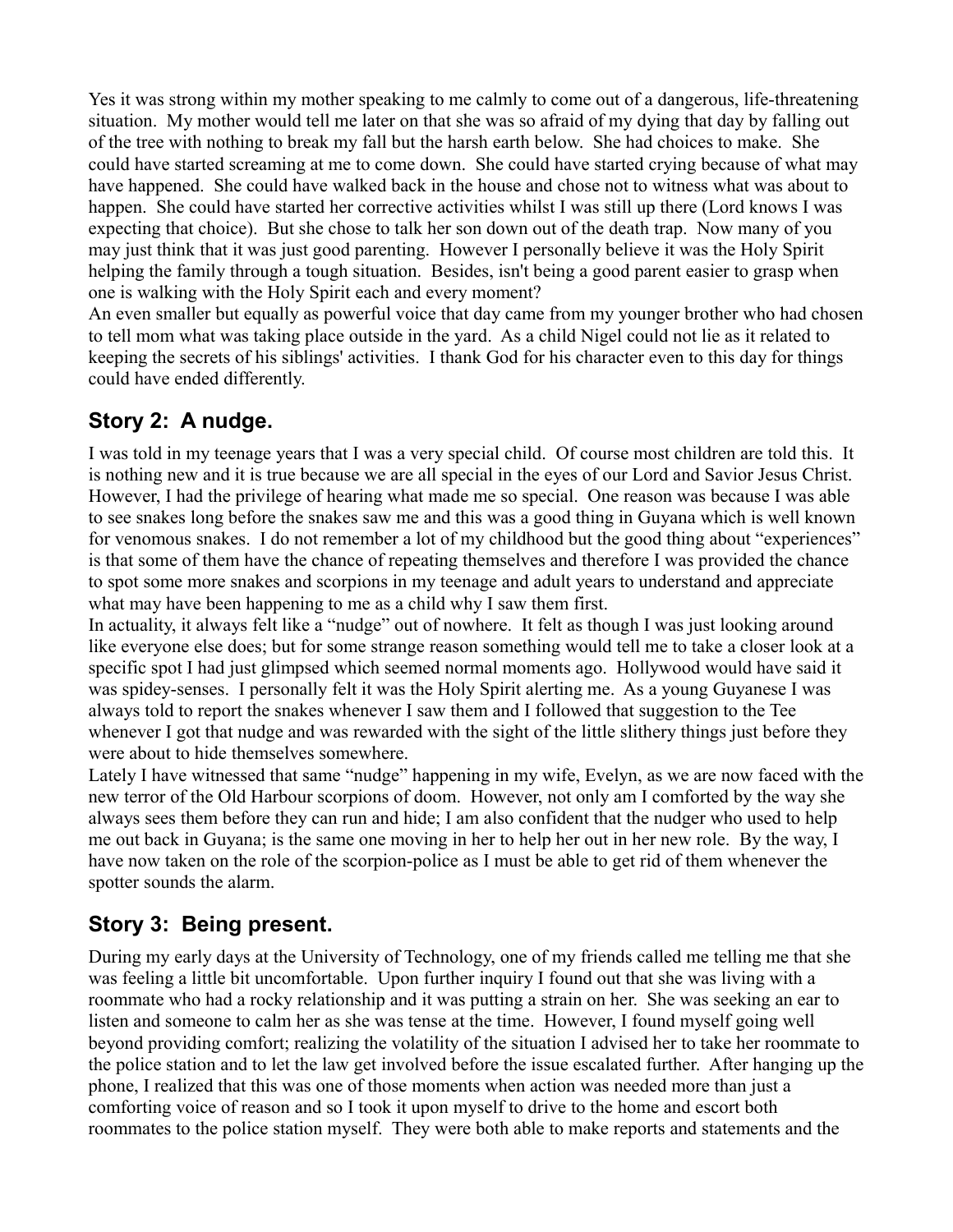policemen were even able to act as intermediaries in the relationship. It was only long after the situation had resolved itself (in the form of an amicable parting of ways) that I had found out that not only was the roommate a victim of verbal abuse in her past but that her ex was physically abusive to her whilst they were together.

To me this shows the determination of the Holy Spirit to see things through to the end. Not to leave the job partially completed. Not to leave me acting as a listener. The story could easily have ended with me just hanging up the phone and going on with my life. Only God would have known how that incident may have ended after. However, it is my belief that the Holy Spirit wanted me to act and to see things through to the end to ensure as best as I can that nothing else negative would take place.

# **Story 4: Listening.**

Ever since my younger days in Guyana I have had a love for many different kinds of music. I mostly found myself listening to rhythm and blues as well as soft rock. It was in the age of spiritual enlightenment; however, that I found meaning in the words of many Gospel songs. As children we were taught many Gospel songs to sing; "Jesus loves me this I know for the Bible tells me so..." I was proud of the fact that I could even remember the words of the songs much less be able to sing them upon request. However, the deeper meanings were lost on me back then. Even in my teenage years I found myself singing a lot of church songs with the best of them even though the meaning was lost on me. The Holy Spirit is the one who slowed it down for me; replayed each line until I began to truly understand the passion behind these songs. Songs have a lot to say if you truly listen to them. This goes for the bad songs as well, but that is not our focus today.

Therefore, during my early years of teaching at the University of Technology; and without the advantage of being trained how to teach others, I quickly learned how to rely on the Holy Spirit to lead me in the act of listening beyond the words of my students. With the simple act of truly listening to what each one has to say (even when they do not utter a single word from their mouths) I was able to very clearly tailor my dissemination of knowledge to each student in a way that was acceptable to them. They did not even have to outwardly show their appreciation of what was taking place because I was even listening to their gratitude long before the words came out. This made my job very easy. Teaching cryptic subjects like programming and computer logic is not always simple nor rewarding; but I was able to break down complexity and reap the rewards of my students passing with flying colours for 10+ years and so I know that the the Holy Spirit is present in everything and all we need to do is to tap in to this Gift.

#### **Story 5: The missing car windows.**

There was a time in 2016 when my mother was looking for a home in Jamaica and we had found one that looked promising. One day after work, myself, my mother and my sister decided to journey to the potential home to see what it looked like on the inside. We went to the home; went through the rooms and assessed everything in under 20 minutes and were now set to lock up the premises and leave. I was heading towards the car when I witnessed it being broken in to via the side door windows to the road and in a matter of seconds both my mother and my sister's laptop bags were taken. The thief's car sped off to destinations unknown and the amount of items lost within those two bags are still being recovered even now. As I speak to you I have still not yet fully recovered and the reason is this: I had chosen to ignore that "still small voice" on that day.

Just before getting in to the car my mother had asked me: "do you want us to put the bags in the trunk?" You see most of us in the Leitch family carry laptops in computer bags as a staple in our chosen career paths and we normally put them in the trunk for journeys such as these; but on that day my response was: "No. It is okay. We will just be looking at the home for a short time."